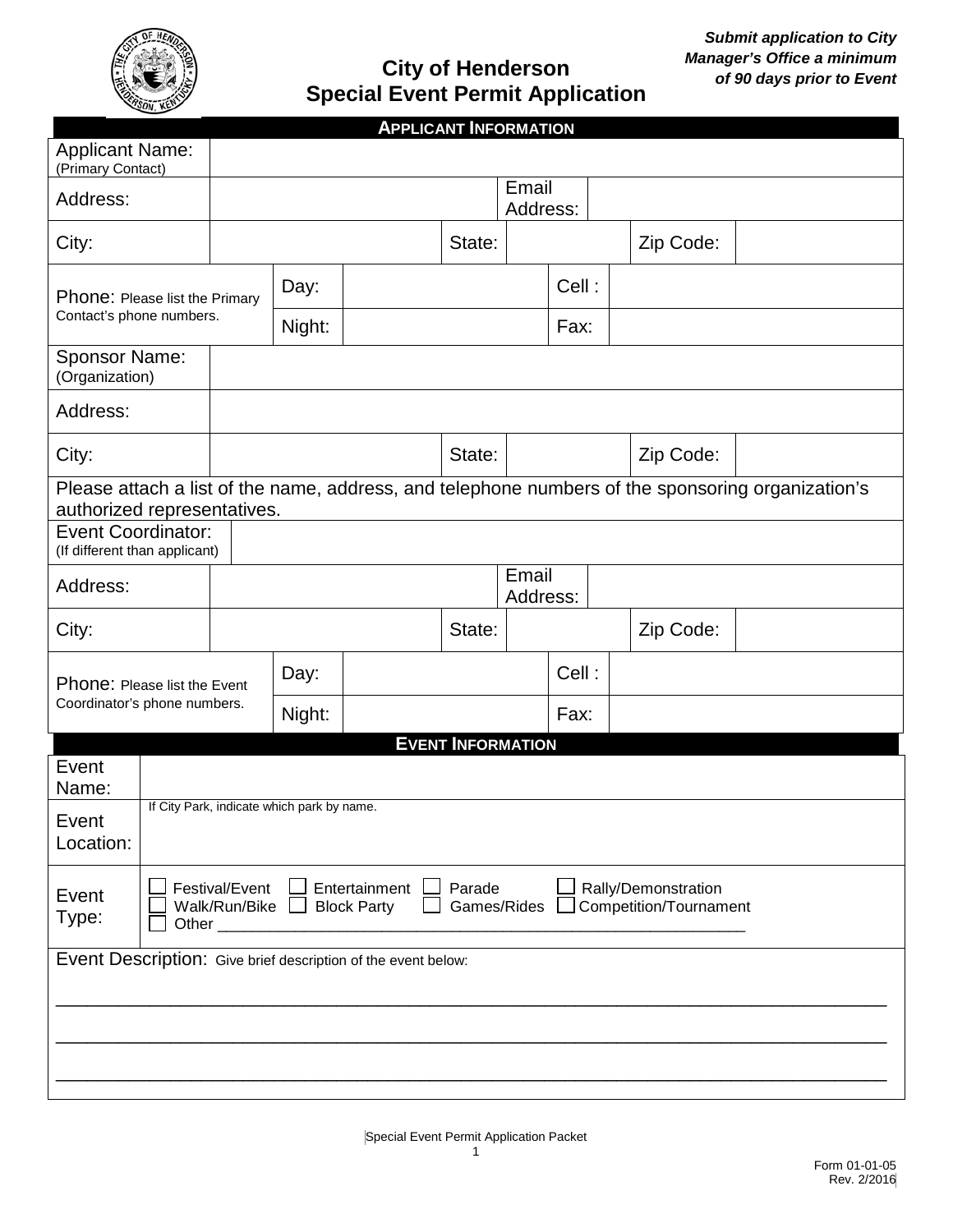| Event Name:                                                                                                                                                                                                                                                                                                                                                                          |           |                  |                                   |                    | Dates:                                                                       |   |
|--------------------------------------------------------------------------------------------------------------------------------------------------------------------------------------------------------------------------------------------------------------------------------------------------------------------------------------------------------------------------------------|-----------|------------------|-----------------------------------|--------------------|------------------------------------------------------------------------------|---|
|                                                                                                                                                                                                                                                                                                                                                                                      |           |                  |                                   |                    |                                                                              |   |
|                                                                                                                                                                                                                                                                                                                                                                                      |           |                  | <b>EVENT INFORMATION</b>          |                    | (CONTINUED)                                                                  |   |
| <b>Event Duration:</b>                                                                                                                                                                                                                                                                                                                                                               | Starting  | Day of Week:     |                                   | Ending             | Day of Week:                                                                 |   |
| Dates the event will be in operation.                                                                                                                                                                                                                                                                                                                                                | Date:     |                  |                                   | Date:              |                                                                              |   |
|                                                                                                                                                                                                                                                                                                                                                                                      |           |                  |                                   | Hours of Operation |                                                                              |   |
| Is this a new event? $\Box$<br>Yes                                                                                                                                                                                                                                                                                                                                                   | <b>No</b> |                  |                                   |                    | If event lasts more than 3 days please submit additional hours of operation. |   |
|                                                                                                                                                                                                                                                                                                                                                                                      |           |                  | <b>Start</b>                      |                    | End                                                                          |   |
| Total Attendance: _________                                                                                                                                                                                                                                                                                                                                                          |           | Day 1:           |                                   | М                  |                                                                              | M |
| Peak Attendance: _________                                                                                                                                                                                                                                                                                                                                                           |           | Day 2:           |                                   | M                  |                                                                              | M |
|                                                                                                                                                                                                                                                                                                                                                                                      |           | Day $3:$         |                                   | М                  |                                                                              | M |
| Site Preparation: This is the time it will take to<br>prepare the site. It is presumed that streets<br>&/or sidewalks must be closed in order to<br>prepare the site. If same time as event enter<br>starting date and time of event.                                                                                                                                                |           | Starting<br>Date |                                   | Time               | M                                                                            |   |
| Dismantling & Cleanup: This is the time it will<br>take to dismantle & clean up the event site. It is<br>presumed that streets &/or sidewalks must be<br>closed in order to dismantle & clean up the site.<br>If same time as event enter ending date and<br>time of event.                                                                                                          |           | Ending<br>Date   |                                   | Time               |                                                                              | M |
| <b>Event Features:</b> Check all the needs, services or features that will be part of the event.<br><b>Carnival Rides</b><br><b>Fireworks Display</b><br>Street Closing(s)<br>Tent(s) $*$<br>Cleaning<br><b>Emergency Medical Service</b><br>Temporary Electrical Service<br>Security<br><b>Shelters</b><br>$\Box$<br>Vendors<br><b>Restroom Facilities</b><br>Amplified Sound, Band |           |                  |                                   |                    |                                                                              |   |
| Other:                                                                                                                                                                                                                                                                                                                                                                               |           |                  |                                   |                    |                                                                              |   |
| ** Requires Noise Variance<br>* Tent/Temporary Structure Requires Utility Locator (Call 811)                                                                                                                                                                                                                                                                                         |           |                  |                                   |                    |                                                                              |   |
| Will an admission/entry fee be charged: $\Box$ Yes $\Box$ No If Yes, how much: \$                                                                                                                                                                                                                                                                                                    |           |                  |                                   |                    |                                                                              |   |
| Is the Event:<br>$\Box$ Charitable                                                                                                                                                                                                                                                                                                                                                   |           |                  |                                   |                    | Proof of 501c3 non-profit status must be submitted with the Application.     |   |
| Does event request alcoholic beverage sales/consumption on City of Henderson property?: $\Box$ Yes $\Box$ No<br>(If yes, the Special Event with Alcohol Permit Application must be submitted upon receipt of the City and State<br>ABC Temporary Licenses, along with required proof of Liquor Liability insurance not less than 14 days prior to<br>event.)                         |           |                  |                                   |                    |                                                                              |   |
|                                                                                                                                                                                                                                                                                                                                                                                      |           |                  | <b>RAIN / CANCELLATION POLICY</b> |                    |                                                                              |   |
| Is there a rain policy for your event? If yes, please give a brief description:                                                                                                                                                                                                                                                                                                      |           |                  |                                   |                    |                                                                              |   |
|                                                                                                                                                                                                                                                                                                                                                                                      |           |                  |                                   |                    |                                                                              |   |
|                                                                                                                                                                                                                                                                                                                                                                                      |           |                  |                                   |                    |                                                                              |   |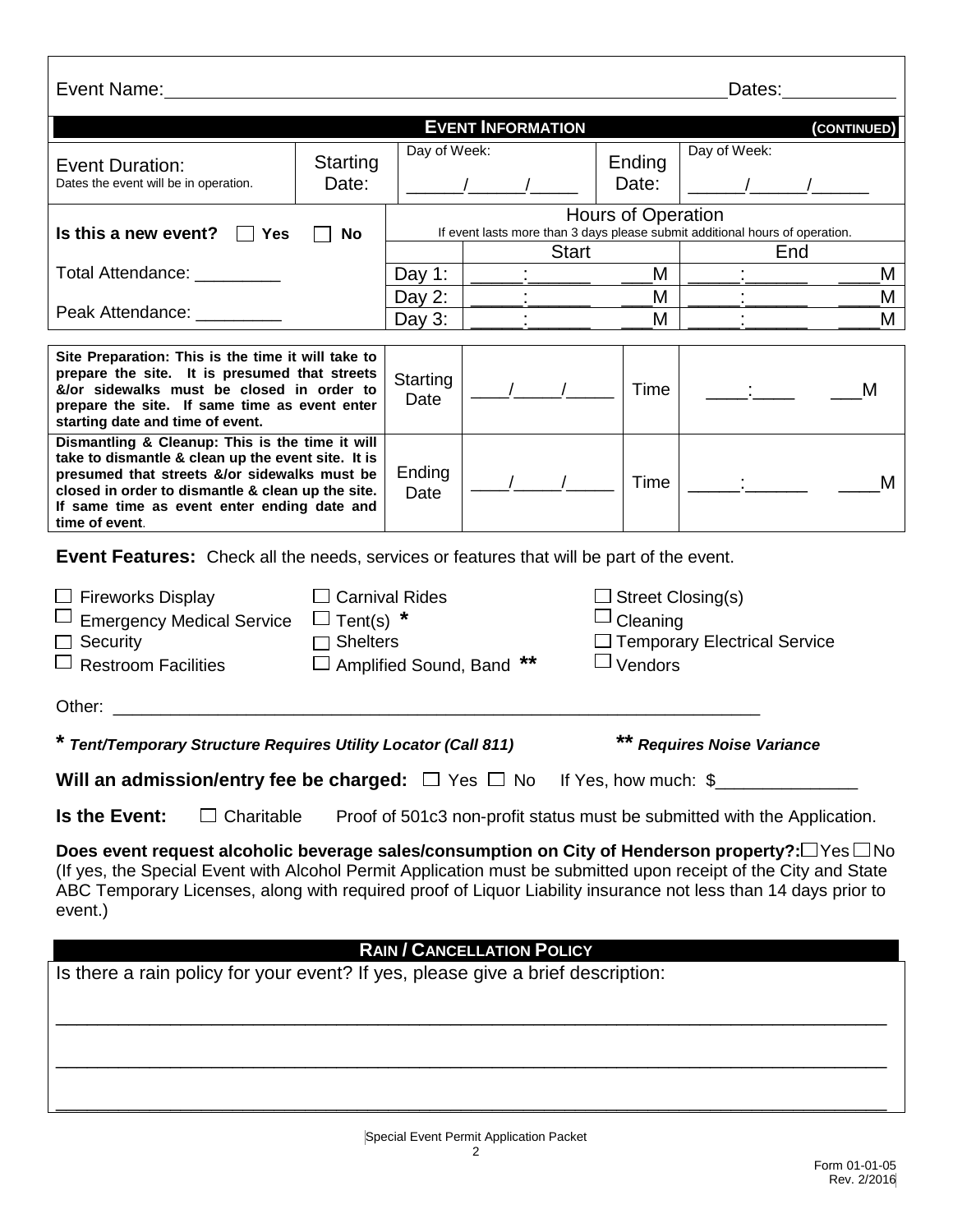Event Name: Dates:

## **SECURITY, SAFETY AND SITE PLAN**

It is the responsibility of an event coordinator to provide adequate security for an event, and to ensure that an adequate number of security personnel are present to manage the expected size of the event's crowd. Security must include proper crowd control. Depending on the size and nature of your event, it may be necessary to provide emergency medical services for the event patrons.

Will trained medical staff be on-site during event hours?  $\Box$  Yes  $\Box$  No (Provided by: \_\_\_\_\_\_\_\_\_\_\_\_\_\_\_\_\_\_\_\_\_\_\_)

**Please attach a detailed Security & Safety Plan:** Including the number of private security personnel, the name of organization providing security personnel and types of security being provided i.e., gate, stage, money handling, etc., emergency medical assistance provider and contact information, if applicable.

**Will trained security staff be on-site during event hours?**  $\Box$  Yes  $\Box$  No (Provided by:  $\Box$ 

#### **Please attach a Proposed Site Plan to this application. This is applicable for both fixed venues and moving events and should include a site map and additional written descriptions as needed.**

Indicate exact number and placement of the following features, as applicable, along with the name and contact information of the provider:

- Gate(s) / Official Entrance(s) Vendor Booths and Type(s) Street Barricades
- Restroom Facilities &/or Portable Toilets
- Stage(s) or Other Performance Areas
- **Dumpsters & Trash Containers Fencing**
- Sign / Barrier Placement Picnic Tables **France Rooms**
- **Electrical Service**
- 
- Event Production Tent(s) / **Trailers**
- Command / Communication **Center**
- 
- 
- 
- Security / Emergency Medical Facility
- Tent(s) &/or Other Temporary Structures<br>Event Headquarters
- 
- 
- If your event involves road closure, a parade, other procession, or more than one location, please attach a **Route and Traffic Plan**, including the proposed route, street closures and proposed barricade locations, if applicable.

#### **CLEAN-UP PLANS & PROCEDURES**

Any event coordinator holding an event on a City street or any business or residential right-of-way is responsible for clean-up and removal of debris from affected property.

**Please attach a detailed Clean-up Plan:** Including name(s) and contact information, including cell phone number(s) of individuals and group(s) responsible for cleaning during and after the event.

#### **REQUIRED DOCUMENTATION**

**Submitted** 

Proof of 501c3 non-profit status, if applicable, must be submitted with the Application \_\_\_\_\_\_\_\_\_

Proof of Occupational License, if required, must be submitted with the Application

Special Event Permit Application Packet Certificate of General Liability Insurance\* with the City of Henderson named as additional insured (Every special event applicant must procure and maintain at their expense general liability insurance with a limit of not less than \$1,000,000 per occurrence for the entire length of the event from setup to break-down. A Certificate of Insurance naming the City of Henderson as Additional Named Insured is required and must be submitted a minimum of 30 days prior to the first day of the event set-up.)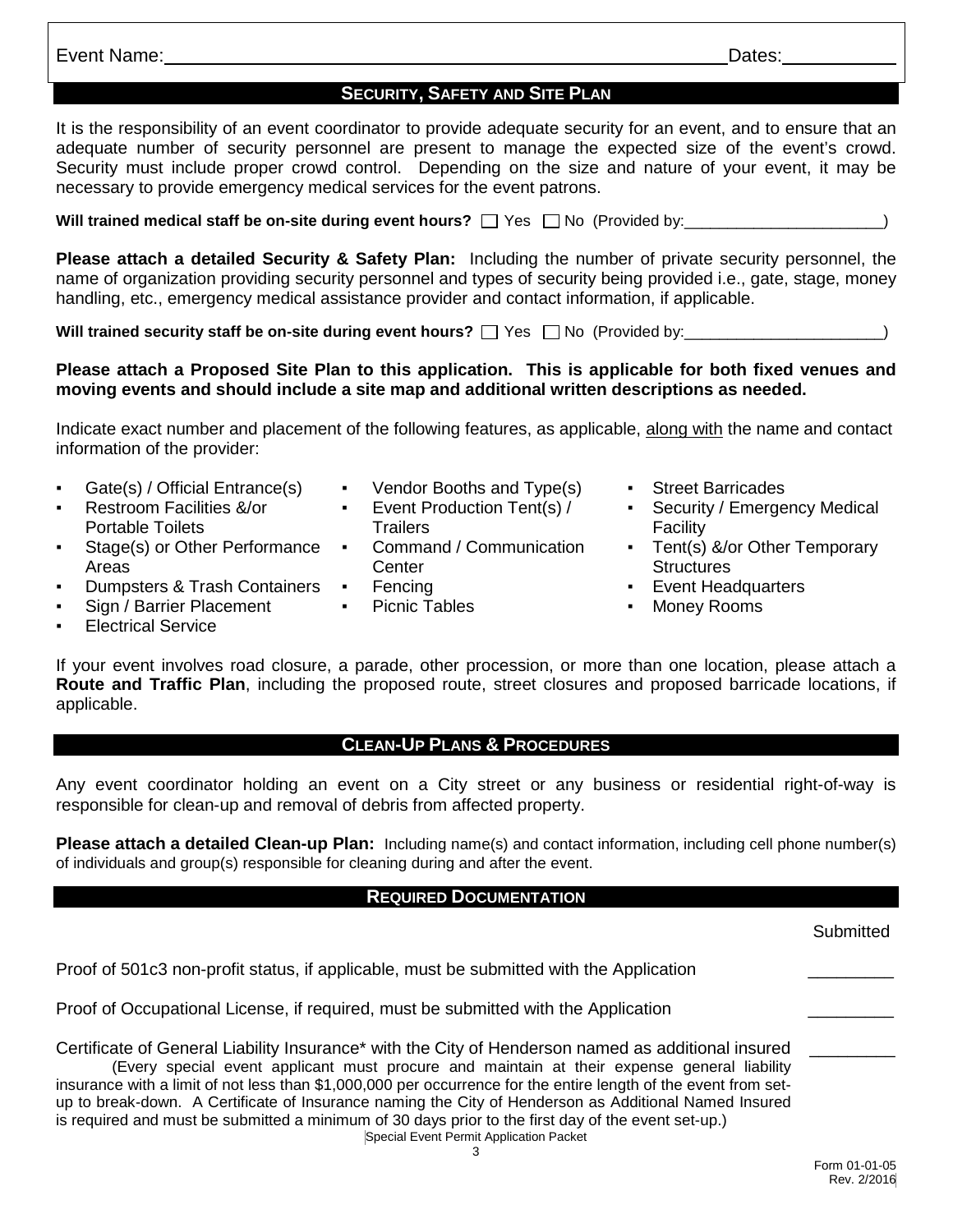| Event Name:                                                                                                                                                                                                                                                                                                                                                                                                                                                                                                                                                                                                                                                                                                                                                                                                                   | Dates:                                                                                                                      |
|-------------------------------------------------------------------------------------------------------------------------------------------------------------------------------------------------------------------------------------------------------------------------------------------------------------------------------------------------------------------------------------------------------------------------------------------------------------------------------------------------------------------------------------------------------------------------------------------------------------------------------------------------------------------------------------------------------------------------------------------------------------------------------------------------------------------------------|-----------------------------------------------------------------------------------------------------------------------------|
|                                                                                                                                                                                                                                                                                                                                                                                                                                                                                                                                                                                                                                                                                                                                                                                                                               |                                                                                                                             |
| <b>REQUIRED SIGNATURE</b><br>Hold Harmless Clause: Applicant/Event Coordinator shall save and hold the City of Henderson harmless from and<br>against all liability, claims and demands on account of personal injuries (including without limitation to the foregoing<br>worker's compensation and death claims) or property loss or damage of any kind whatsoever, which arises out of or be in<br>any manner connected with the performance of this contract, regardless of whether such injury, loss, or damage shall be<br>caused by, or be claimed to be caused, by the negligence of the permit holder or the City of Henderson; or by any agents<br>or employees of any of the foregoing; or by accident; or otherwise.<br>The undersigned agrees to the terms of the agreement as outlined by the City of Henderson. |                                                                                                                             |
| The applicant ensures compliance with the following:                                                                                                                                                                                                                                                                                                                                                                                                                                                                                                                                                                                                                                                                                                                                                                          |                                                                                                                             |
| 1. The observance of all applicable laws and ordinances;<br>2. Any stipulations or restrictions of the permit;<br>3. The applicant assumes any and all liabilities that may arise by the street closing and the related activity;<br>4. Barricades must be removed immediately after any event is over to ensure that city streets and right-of-ways are<br>re-opened as soon as possible;<br>5. No person shall possess or have on his person any alcoholic beverages in any public areas in the community.                                                                                                                                                                                                                                                                                                                  |                                                                                                                             |
| Permit applied for and all terms and stipulations agreed to by:                                                                                                                                                                                                                                                                                                                                                                                                                                                                                                                                                                                                                                                                                                                                                               |                                                                                                                             |
|                                                                                                                                                                                                                                                                                                                                                                                                                                                                                                                                                                                                                                                                                                                                                                                                                               |                                                                                                                             |
| Signature of the agent duly authorized by the event application to bind it                                                                                                                                                                                                                                                                                                                                                                                                                                                                                                                                                                                                                                                                                                                                                    | <b>Date</b>                                                                                                                 |
| For City Manager's Office Use Only                                                                                                                                                                                                                                                                                                                                                                                                                                                                                                                                                                                                                                                                                                                                                                                            | <b>Department Transmittal:</b>                                                                                              |
| Org. List $\Box$ Security, Safety & Site Plan $\Box$ Parks $\Box$ Police $\Box$ Public Works $\Box$ Gas<br>Received By: Received By:                                                                                                                                                                                                                                                                                                                                                                                                                                                                                                                                                                                                                                                                                          |                                                                                                                             |
|                                                                                                                                                                                                                                                                                                                                                                                                                                                                                                                                                                                                                                                                                                                                                                                                                               |                                                                                                                             |
| <i>Date:</i>                                                                                                                                                                                                                                                                                                                                                                                                                                                                                                                                                                                                                                                                                                                                                                                                                  | Clean-up Plan $\Box$ 501c3 $\Box$ Occ. Lic. $\Box$ Ins. Cert. $\Box$ Finance $\Box$ HART $\Box$ Fire $\Box$ HR $\Box$ Codes |
|                                                                                                                                                                                                                                                                                                                                                                                                                                                                                                                                                                                                                                                                                                                                                                                                                               |                                                                                                                             |
| PER ARTICLE III, CHAPTER 17, SECTIONS 45-62 OF THE<br>CITY OF HENDERSON, KENTUCKY CODE OF ORDINANCES                                                                                                                                                                                                                                                                                                                                                                                                                                                                                                                                                                                                                                                                                                                          |                                                                                                                             |
| The herein named permitee subject to the laws, and regulations of the City of Henderson                                                                                                                                                                                                                                                                                                                                                                                                                                                                                                                                                                                                                                                                                                                                       |                                                                                                                             |
| is not authorized to engage in the special event as herein defined.                                                                                                                                                                                                                                                                                                                                                                                                                                                                                                                                                                                                                                                                                                                                                           |                                                                                                                             |
| is authorized to engage in the special event as herein defined and must be accompanied<br>by a Letter of Permit identifying any special conditions. A separate Special Event with Alcohol<br>Permit with Letter of Permit is required for the sale or consumption of alcohol on City owned<br>property.                                                                                                                                                                                                                                                                                                                                                                                                                                                                                                                       |                                                                                                                             |
|                                                                                                                                                                                                                                                                                                                                                                                                                                                                                                                                                                                                                                                                                                                                                                                                                               |                                                                                                                             |
| Date                                                                                                                                                                                                                                                                                                                                                                                                                                                                                                                                                                                                                                                                                                                                                                                                                          | City Manager                                                                                                                |
| This permit does not constitute a vested right and may be revoked at any time pursuant to law.                                                                                                                                                                                                                                                                                                                                                                                                                                                                                                                                                                                                                                                                                                                                |                                                                                                                             |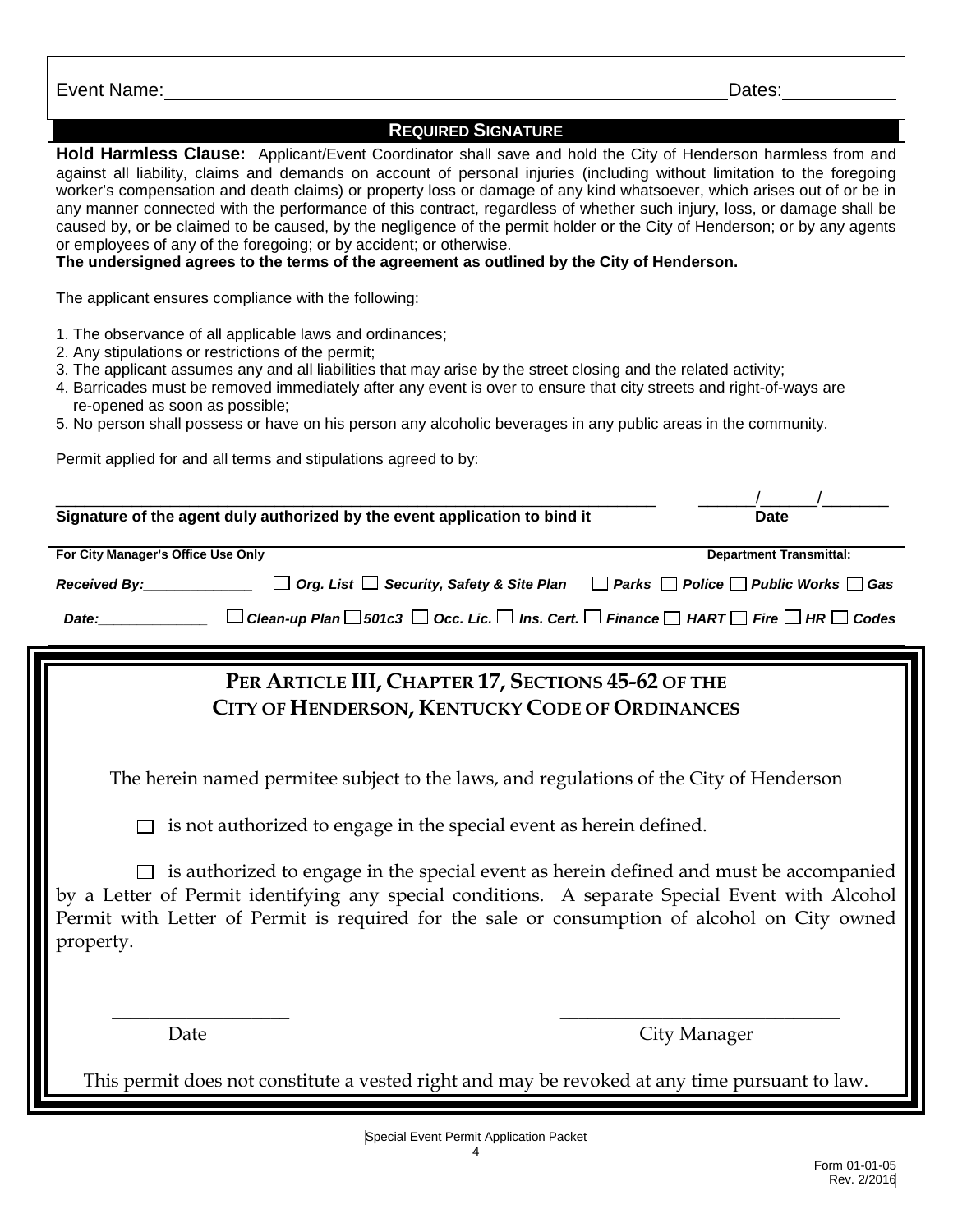# **Special Event Permit Application without Alcohol**

# **STOP HERE**

Only submit the first four pages of the Application along with the required documentation.

# **Special Event Permit Application with Alcohol**

**The Special Event with Alcoholic Beverage Permit and the Special Event with Package Alcohol are in addition to and a supplement of the Special Event Permit for certain events meeting the specific criteria as defined per Article III, Chapter 17, Sections 45-62 of the City of Henderson, Kentucky Code of Ordinances relating to Special Event Permit with Alcohol.**

If beer, wine or liquor will be sold, served and consumed on public property at an event, a Special Event with Alcoholic Beverage Permit must be obtained along with the appropriate licenses from both the City of Henderson Alcoholic Beverage Control and the Kentucky Alcoholic Beverage Control. All individuals who will be serving alcohol at the event on public property must provide proof of completion of Server Training in Alcohol Regulations (STAR). If beer, wine or liquor will be sold on private property no Special Event with Alcohol Permit is required, only the appropriate temporary alcoholic beverage licenses must be obtained.

If beer, wine or liquor will be sold by the package only and not consumed on public property at an event, a Special Event with Package Alcohol Permit must be obtained along with the appropriate Kentucky and/or City Alcoholic Beverage Control license(s).

Per state statute an applicant must be at least twenty-one (21) years of age and a resident of the Commonwealth of Kentucky to obtain an Alcoholic Beverage Permit. The sale and service of beer, wine and/or liquor is required to have appropriate insurance and the Special Event with Alcoholic Beverage Permit and the Special Event with Package Alcohol requires liquor liability insurance in the minimum limit of \$1,000,000 per occurrence with the City of Henderson named as Additional Insured.

For further information regarding alcoholic beverage permits, please contact:

City: State: State: State: State: State: State: State: State: State: State: State: State: State: State: State: State: State: State: State: State: State: State: State: State: State: State: State: State: State: State: State: 1990 Barrett Court 1003 Twilight Trail Henderson, KY 42420 Frankfort, KY 40601 270.831.1295 888.847.7222 [hpdpermits@cityofhendersonky.org](mailto:hpdpermits@cityofhendersonky.org) [ABC.Info@ky.gov](mailto:ABC.Info@ky.gov)

Alcohol Beverage Control Officer KY State Alcoholic Beverage Control

**All special events with alcohol must be in compliance with all City of Henderson and Kentucky Alcohol Beverage Control laws and regulations.**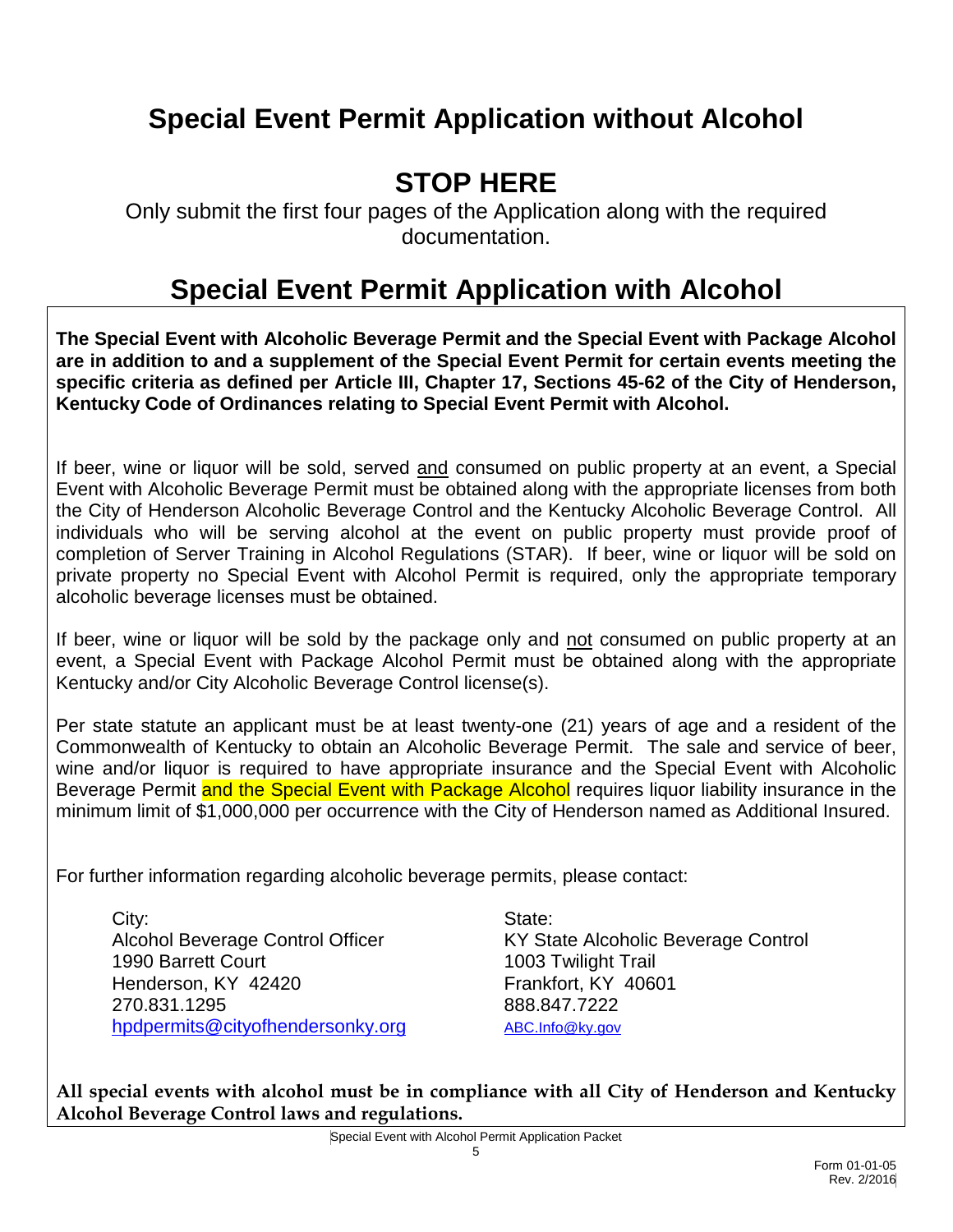

# **Special Event with Alcoholic Beverage Permit Application Process**

- 1. Submit a completed Special Event Permit Application along with the required documentation (including but not limited to: list of Sponsoring Organization's Authorized Representatives; Site Plan, Security & Safety Plan; Clean-up Plans & Procedures; Proof of Non-profit status, if required; General Liability Insurance Certificate of Insurance with City named as additional insured).
- 2. The executed Permit and Letter of Permit listing any special conditions will be returned to you and distributed to the proper City departments; or a letter of denial will be forwarded to you.
- 3. The fully executed Permit and Letter of Permit may be used to submit to the state and local ABC administrators for application of temporary Alcoholic Beverage License(s).
- 4. If alcohol will be consumed on the premises, submit the Special Event with Alcohol Permit Application at least 30 days prior to the first day of alcohol sales/service. The required supporting documentation (including but not limited to: copies of both the City and State Alcoholic Beverage Control Licenses; and Liquor Liability Insurance Certificate of Insurance with City named as additional insured; site plan with alcohol security plan detailing the area where alcohol will be served and consumed) must be submitted at least 14 days prior to the first day of alcohol sales/service. Any special event where alcohol will be consumed must have the area where alcohol will be served and consumed enclosed with security at each point of entry and exit, and the enclosed area must be restricted to individuals age twenty-one (21) or over.
- 5. If alcohol will be sold only by the package with no consumption on premises, submit the Special Event with Alcohol Permit Application at least 30 days prior to the first day of alcohol sales along with a copy of the appropriate Alcoholic Beverage Control License(s). No separate site plan is necessary for package only sales.
- 6. The executed Permit and Letter of Permit for a Special Event with Alcohol will be returned to you and distributed to the proper City departments.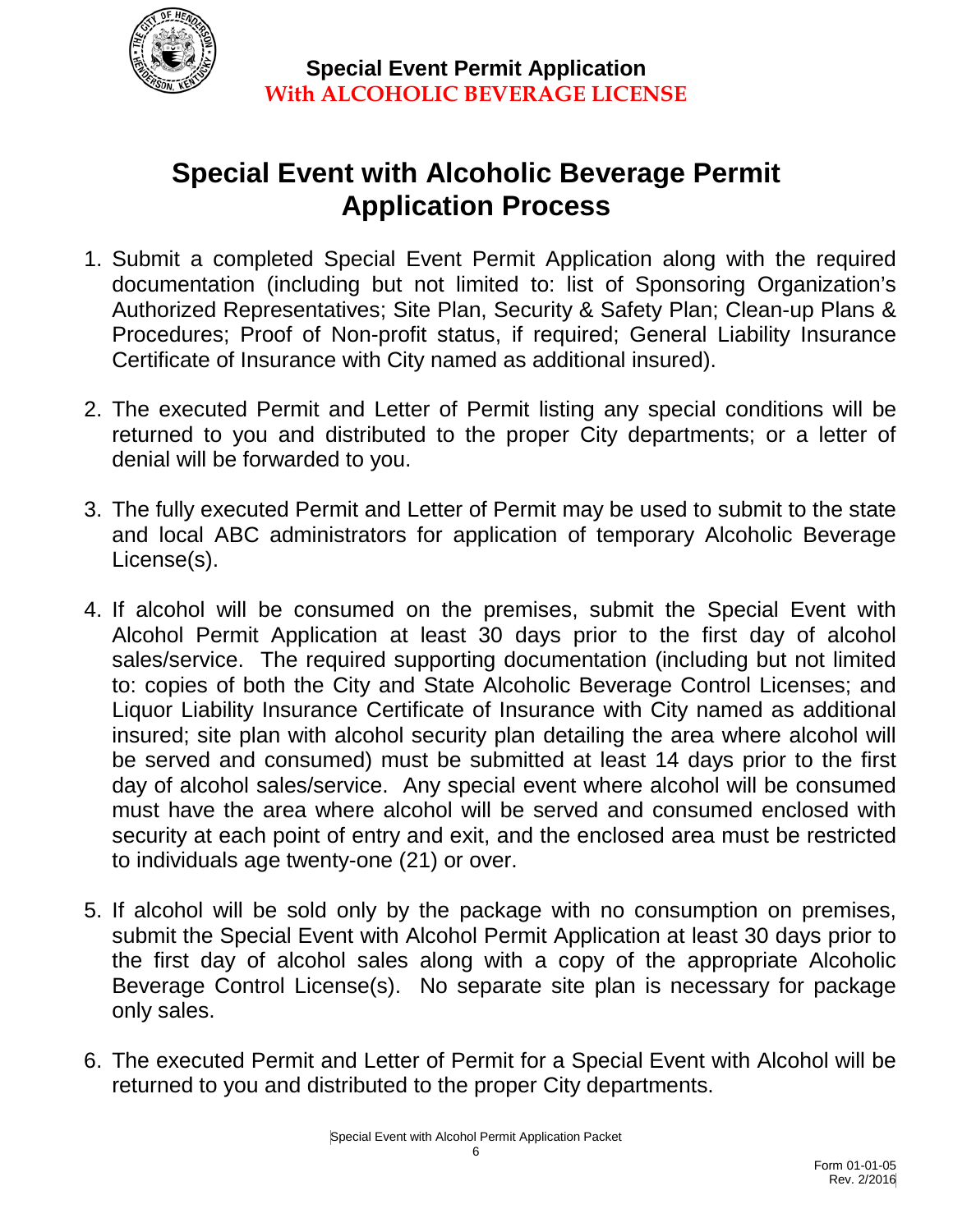

**City of Henderson Special Event With ALCOHOLIC BEVERAGE**

**Permit Application**

| Event<br>Name:                                                                              |                   |                                                                                                                                    |              |                 |              |           |
|---------------------------------------------------------------------------------------------|-------------------|------------------------------------------------------------------------------------------------------------------------------------|--------------|-----------------|--------------|-----------|
| Event<br>Location:<br>(Will any of the wet zone area requested include any of Water Street? |                   |                                                                                                                                    |              |                 | Yes          | <b>No</b> |
| Dates of Temporary<br>Alcoholic Beverage<br>License:                                        | Starting<br>Date: | Day of Week:                                                                                                                       |              | Ending<br>Date: | Day of Week: |           |
| Attach a detailed site plan depicting<br>the boundaries of the enclosure                    |                   | Hours of Operation When Alcohol Will Be Served<br>If event lasts more than 3 days please submit additional hours of alcohol sales. |              |                 |              |           |
| where alcohol will be served and                                                            |                   |                                                                                                                                    | <b>Start</b> |                 | End          |           |
| consumed; the controlled entry/exit                                                         |                   | Day 1:                                                                                                                             |              | M               |              | M         |
| locations; and a description of the                                                         |                   | Day $2$ :                                                                                                                          |              | M               |              | М         |
| enclosure.                                                                                  |                   | Day $3$ :                                                                                                                          |              | М               |              | M         |
| <b>REQUIRED DOCUMENTATION</b>                                                               |                   |                                                                                                                                    |              |                 |              |           |
|                                                                                             |                   |                                                                                                                                    |              |                 |              | Submitted |

Copies of City and State Alcoholic Beverage Control Temporary License \_\_\_\_\_\_\_\_\_

(Must be submitted a minimum of 14 days prior to alcohol service)

Certificate of Liquor Liability Insurance\* with the City of Henderson named as additional insured (Every special event with alcoholic beverage applicant must procure and maintain at their expense

liquor liability insurance with a limit of not less than \$1,000,000 per occurrence for the entire length of the sale of alcohol at the event. A Certificate of Insurance naming the City of Henderson as Additional Named Insured is required and must be submitted a minimum of 14 days prior to the first date of the sale of alcohol at the event.)

### **REQUIRED SIGNATURE**

**Hold Harmless Clause:** Applicant/Event Coordinator shall save and hold the City of Henderson harmless from and against all liability, claims and demands on account of personal injuries (including without limitation to the foregoing worker's compensation and death claims) or property loss or damage of any kind whatsoever, which arises out of or be in any manner connected with the performance of this contract, regardless of whether such injury, loss, or damage shall be caused by, or be claimed to be caused, by the negligence of the permit holder or the City of Henderson; or by any agents or employees of any of the foregoing; or by accident; or otherwise.

### **The undersigned agrees to the terms of the agreement as outlined by the City of Henderson.**

The applicant ensures compliance with the following:

- 1. The observance of all applicable laws and ordinances;
- 2. Any stipulations or restrictions of the permit;
- 3. The applicant assumes any and all liabilities that may arise by the street closing and the related activity;
- 4. Barricades must be removed immediately after any event is over to ensure that city streets and right-of-ways are re-opened as soon as possible;
- 5. No person shall possess or have on his person any alcoholic beverages in any public areas in the community.

Permit applied for and all terms and stipulations agreed to by:

\_\_\_\_\_\_\_\_\_\_\_\_\_\_\_\_\_\_\_\_\_\_\_\_\_\_\_\_\_\_\_\_\_\_\_\_\_\_\_\_\_\_\_\_\_\_\_\_\_\_\_\_\_\_\_\_\_\_\_\_\_\_\_ \_\_\_\_\_\_/\_\_\_\_\_\_/\_\_\_\_\_\_\_ **Signature of the agent duly authorized by the event application to bind it Case Date** 

| <b>Received By:</b><br>Date: | $\Box$ Alcohol Site Plan $\Box$ Liquor Liability Ins. Certificate<br>State ABC License | $\Box$ City ABC License |
|------------------------------|----------------------------------------------------------------------------------------|-------------------------|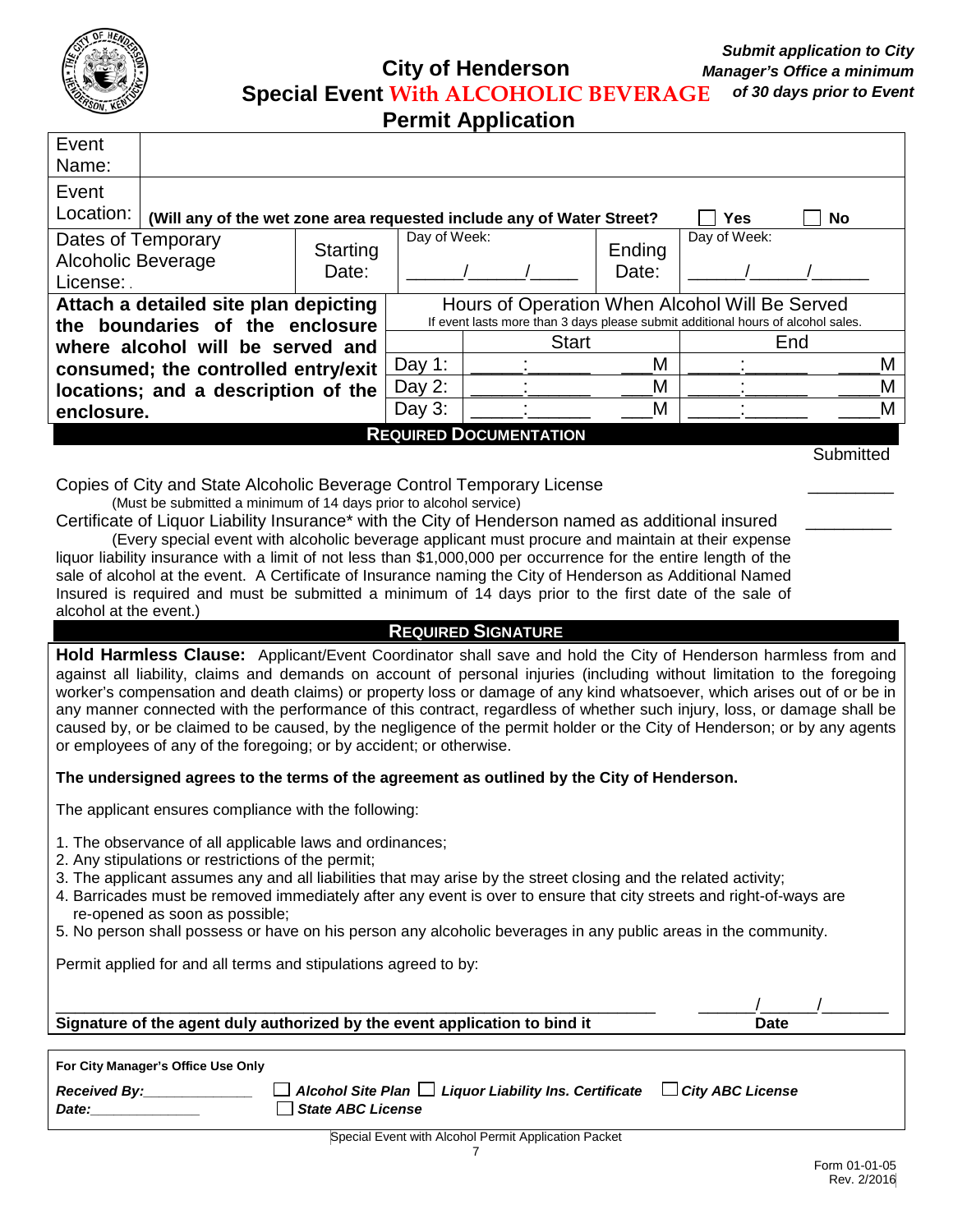

## **City of Henderson Special Event With ALCOHOLIC BEVERAGE Permit Application**

### **To be completed by City of Henderson**

| Event<br>Name:                                              |                   |                                                                                                                                    |                 |              |   |
|-------------------------------------------------------------|-------------------|------------------------------------------------------------------------------------------------------------------------------------|-----------------|--------------|---|
| Dates of Temporary<br><b>Alcoholic Beverage</b><br>License: | Starting<br>Date: | Day of Week:                                                                                                                       | Ending<br>Date: | Day of Week: |   |
|                                                             |                   | Hours of Operation When Alcohol Will Be Served<br>If event lasts more than 3 days please submit additional hours of alcohol sales. |                 |              |   |
|                                                             |                   | <b>Start</b>                                                                                                                       |                 | End          |   |
| Day 1:                                                      |                   |                                                                                                                                    | Μ               |              | Μ |
| Day $2$ :                                                   |                   |                                                                                                                                    | М               |              | M |
| Day $3:$                                                    |                   |                                                                                                                                    | M               |              | М |

## **PER ARTICLE III, CHAPTER 17, SECTIONS 45-62 OF THE CITY OF HENDERSON, KENTUCKY CODE OF ORDINANCES**

The herein named permitee subject to the laws, and regulations of the City of Henderson

 $\Box$  is not authorized to engage in the special event with alcoholic beverage service as herein defined.

 $\Box$  is authorized to engage in the special event with alcoholic beverage service as herein defined and must be accompanied by a Letter of Permit identifying any special conditions, and a Special Event Permit with Letter of Permit identifying any special conditions.

Date City Manager

This permit does not constitute a vested right and may be revoked at any time pursuant to law.

 $\overline{\phantom{a}}$  , and the contract of the contract of the contract of the contract of the contract of the contract of the contract of the contract of the contract of the contract of the contract of the contract of the contrac

## END

## **Special Event with Alcoholic Beverage Permit Application**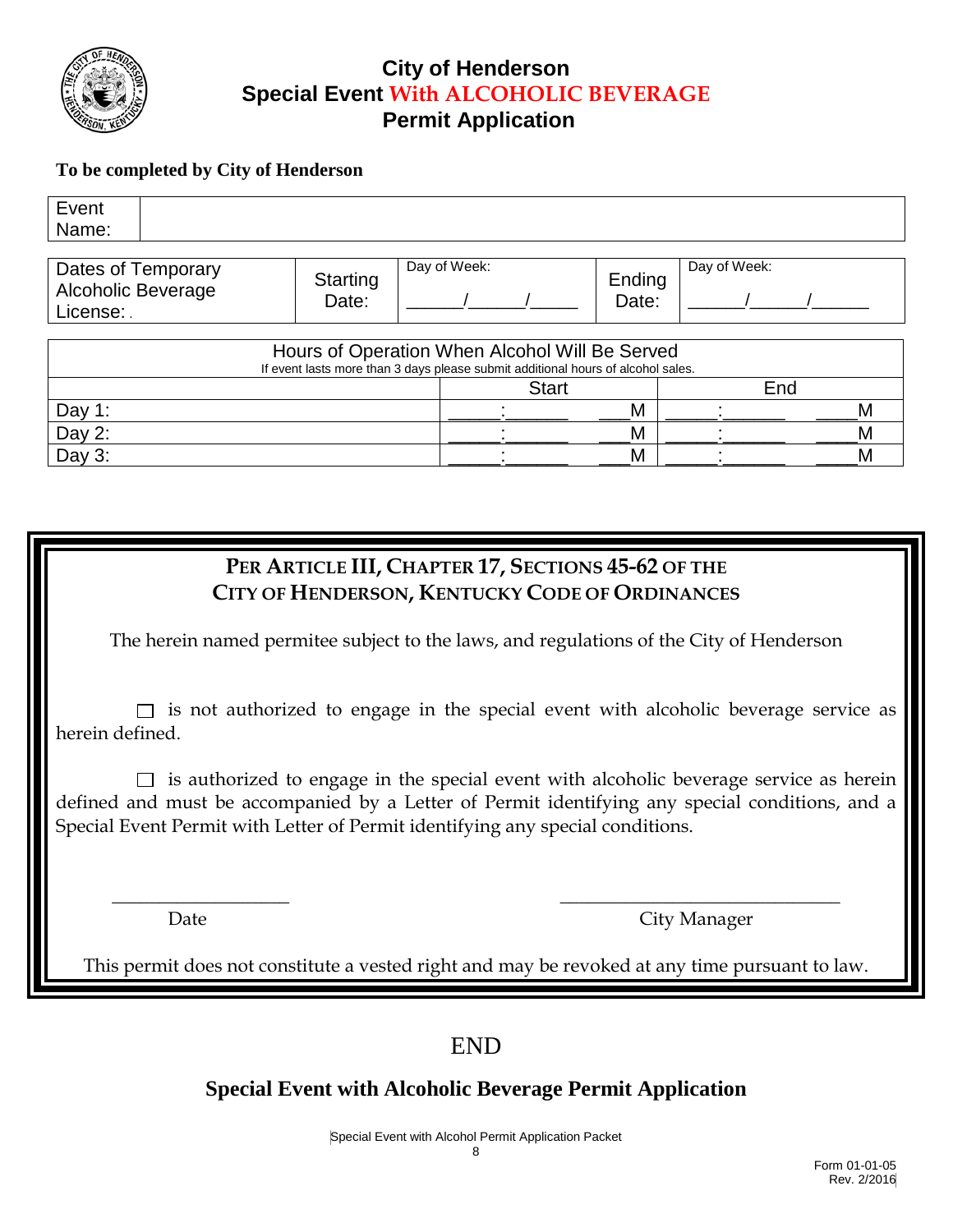

# **Special Event with Package Alcohol Permit Application Process**

- 1. Submit a completed Special Event Permit Application along with the required documentation (including but not limited to: list of Sponsoring Organization's Authorized Representatives; Site Plan, Security & Safety Plan; Clean-up Plans & Procedures; Proof of Non-profit status, if required; General Liability Insurance Certificate of Insurance with City named as additional insured).
- 2. The executed Permit and Letter of Permit listing any special conditions will be returned to you and distributed to the proper City departments; or a letter of denial will be forwarded to you.
- 3. Submit the Special Event with Package Alcohol Permit Application at least 30 days prior to the first day of alcohol sales. The required supporting documentation (including but not limited to: copies of all appropriate Alcoholic Beverage Control Licenses; and Liquor Liability Insurance Certificate of Insurance with City named as additional insured) must be submitted at least 14 days prior to the first day of alcohol sales/service.
- 4. The executed Permit and Letter of Permit for a Special Event with Package Alcohol will be returned to you and distributed to the proper City departments.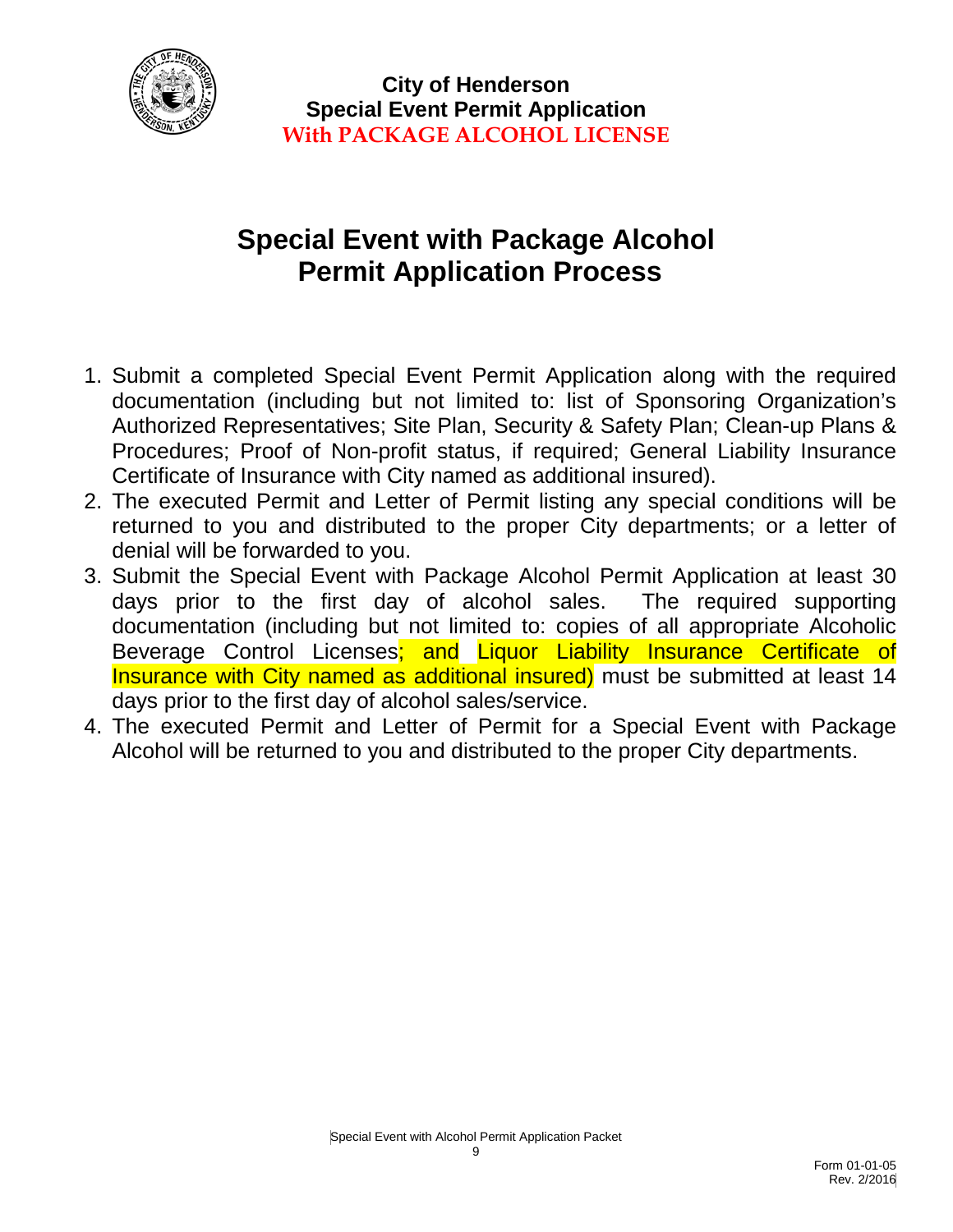

# **City of Henderson Special Event With PACKAGE ALCOHOL**

|  |  | <b>Permit Application</b> |
|--|--|---------------------------|
|--|--|---------------------------|

| Event<br>Name:                                                                                                                             |                                                                                                  |        |              |   |                 |              |   |   |
|--------------------------------------------------------------------------------------------------------------------------------------------|--------------------------------------------------------------------------------------------------|--------|--------------|---|-----------------|--------------|---|---|
| Event                                                                                                                                      |                                                                                                  |        |              |   |                 |              |   |   |
| Location:                                                                                                                                  | (Will any of the wet zone area requested include any of Water Street?<br><b>No</b><br><b>Yes</b> |        |              |   |                 |              |   |   |
| Dates of Temporary<br>Starting<br><b>Alcoholic Beverage</b><br>Date:<br>License:                                                           |                                                                                                  |        | Day of Week: |   | Ending<br>Date: | Day of Week: |   |   |
|                                                                                                                                            | <b>Attach a detailed site plan depicting</b><br>Hours of Operation When Alcohol Will Be Served   |        |              |   |                 |              |   |   |
| If event lasts more than 3 days please submit additional hours of alcohol sales.<br>the boundaries of the enclosure<br><b>Start</b><br>End |                                                                                                  |        |              |   |                 |              |   |   |
| where alcohol will be served and                                                                                                           |                                                                                                  |        |              |   | M               |              |   | М |
| consumed; the controlled entry/exit                                                                                                        |                                                                                                  | Day 1: |              |   |                 |              |   |   |
| locations; and a description of the                                                                                                        |                                                                                                  | Day 2: |              | М |                 |              | М |   |
|                                                                                                                                            | Day $3:$<br>М<br>M<br>enclosure.                                                                 |        |              |   |                 |              |   |   |
| <b>REQUIRED DOCUMENTATION</b>                                                                                                              |                                                                                                  |        |              |   |                 |              |   |   |

**Submitted** 

### Copy of Appropriate Alcoholic Beverage Control License(s) \_\_\_\_\_\_\_\_\_

Certificate of Liquor Liability Insurance<sup>\*</sup> with the City of Henderson named as additional insured (Every special event with alcohol applicant must procure and maintain at their expense liquor liability insurance with a limit of not less than \$1,000,000 per occurrence for the entire length of the sale of alcohol at the event. A Certificate of Insurance naming the City of Henderson as Additional Named Insured is required and must be submitted a minimum of 14 days prior to the first date of the sale of alcohol at the event.)

### **REQUIRED SIGNATURE**

**Hold Harmless Clause:** Applicant/Event Coordinator shall save and hold the City of Henderson harmless from and against all liability, claims and demands on account of personal injuries (including without limitation to the foregoing worker's compensation and death claims) or property loss or damage of any kind whatsoever, which arises out of or be in any manner connected with the performance of this contract, regardless of whether such injury, loss, or damage shall be caused by, or be claimed to be caused, by the negligence of the permit holder or the City of Henderson; or by any agents or employees of any of the foregoing; or by accident; or otherwise.

#### **The undersigned agrees to the terms of the agreement as outlined by the City of Henderson.**

The applicant ensures compliance with the following:

- 1. The observance of all applicable laws and ordinances;
- 2. Any stipulations or restrictions of the permit;
- 3. The applicant assumes any and all liabilities that may arise by the street closing and the related activity;
- 4. Barricades must be removed immediately after any event is over to ensure that city streets and right-of-ways are re-opened as soon as possible;
- 5. No person shall possess or have on his person any alcoholic beverages in any public areas in the community.

Permit applied for and all terms and stipulations agreed to by:

**Signature of the agent duly authorized by the event application to bind it Example 20 Date** 

\_\_\_\_\_\_\_\_\_\_\_\_\_\_\_\_\_\_\_\_\_\_\_\_\_\_\_\_\_\_\_\_\_\_\_\_\_\_\_\_\_\_\_\_\_\_\_\_\_\_\_\_\_\_\_\_\_\_\_\_\_\_\_ \_\_\_\_\_\_/\_\_\_\_\_\_/\_\_\_\_\_\_\_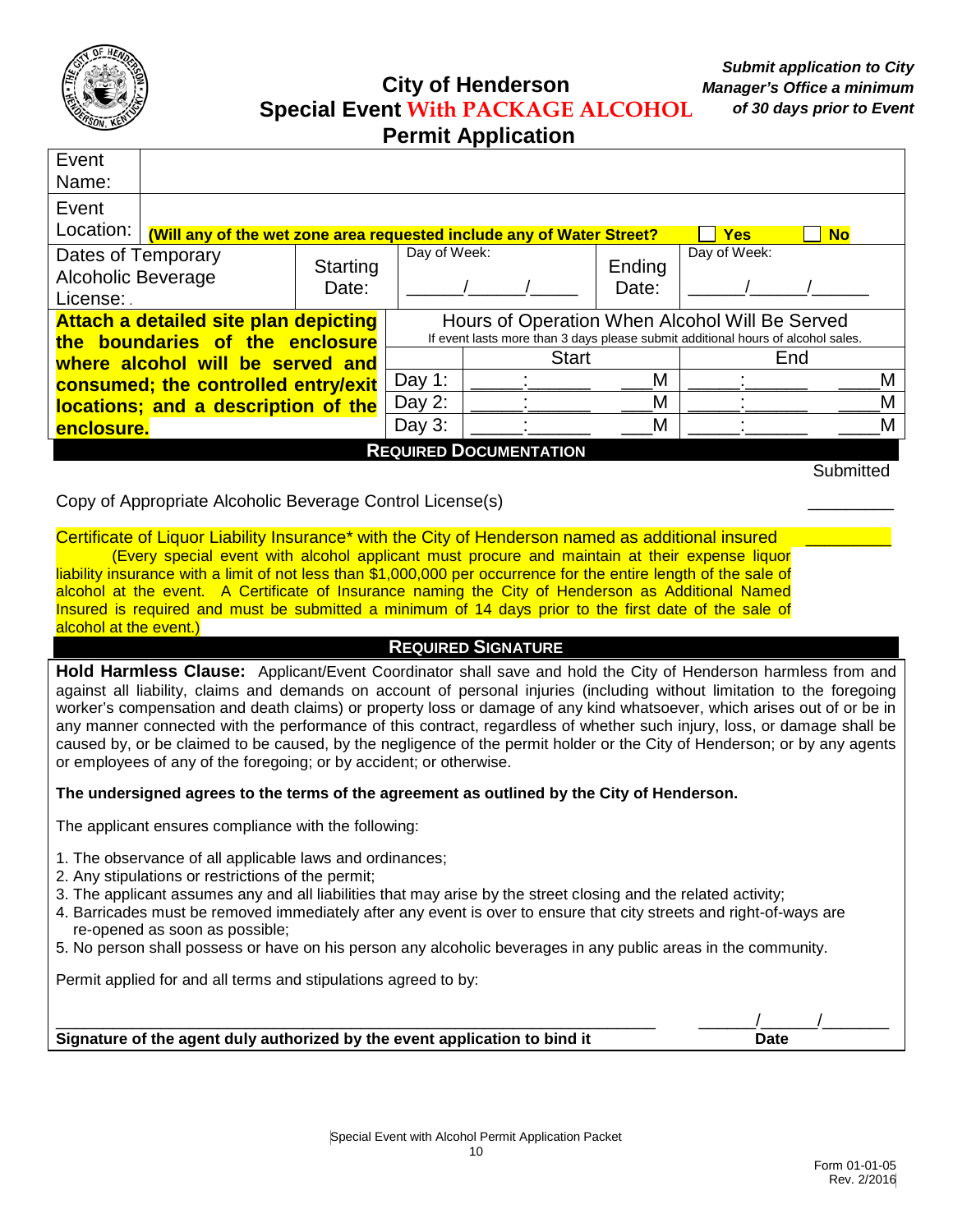| For City Manager's Office Use Only |                                                                                        |                         |
|------------------------------------|----------------------------------------------------------------------------------------|-------------------------|
| <b>Received By:</b><br>Date:       | $\Box$ Alcohol Site Plan $\Box$ Liquor Liability Ins. Certificate<br>State ABC License | $\Box$ City ABC License |